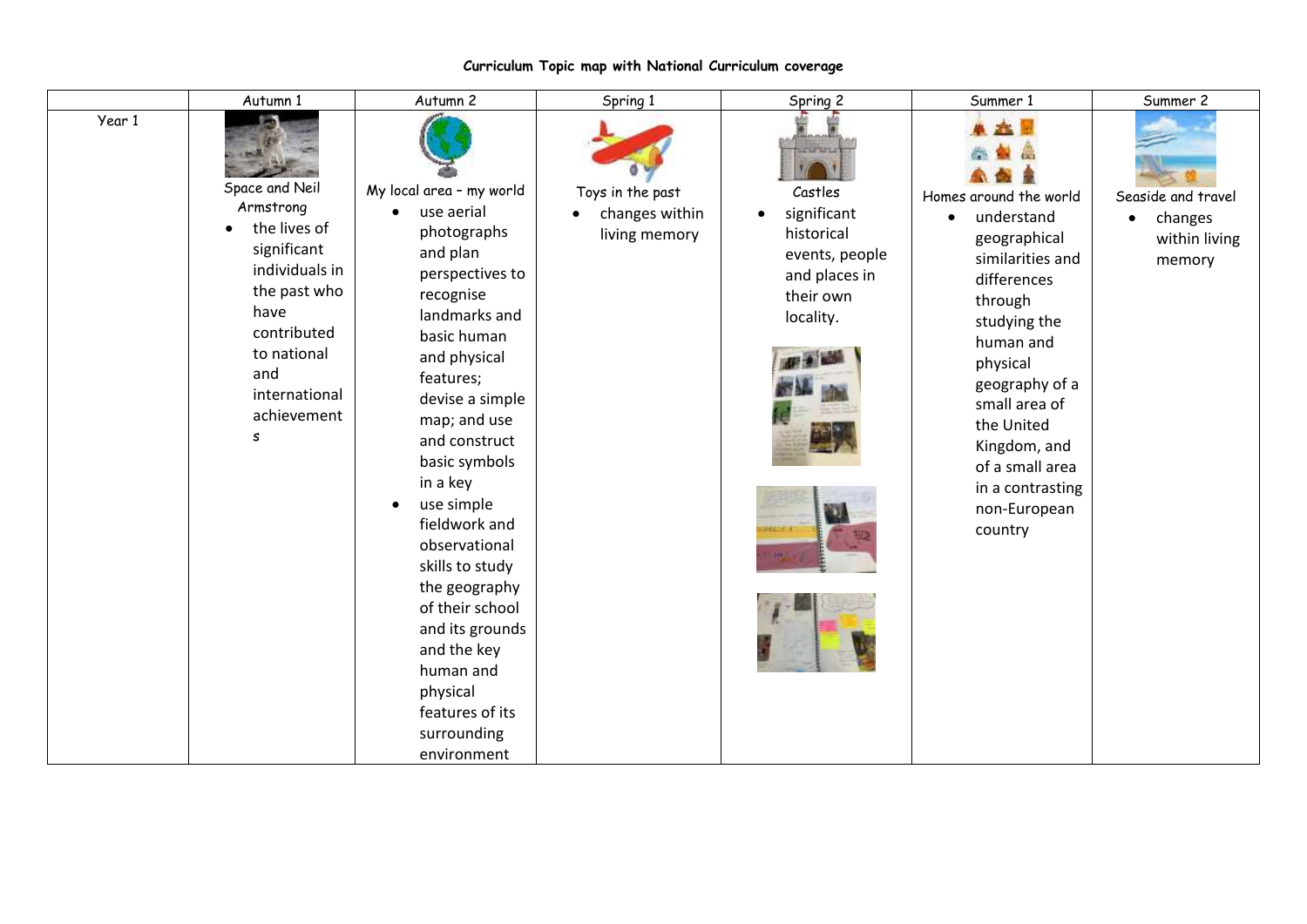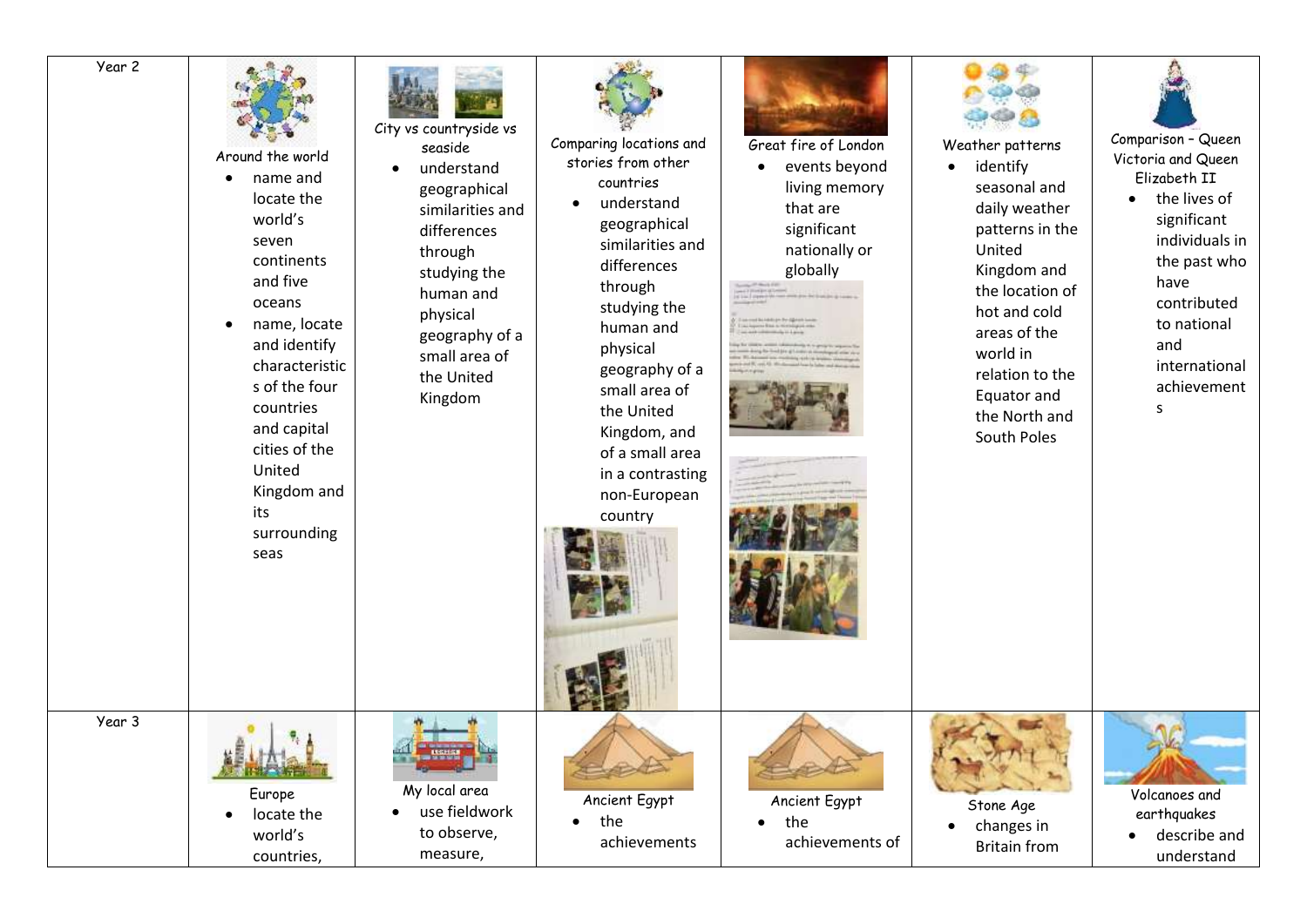|        | using maps<br>to focus on<br>Europe                                                                                                                                                                                                                                                                                                 | record and<br>present the<br>human and<br>physical<br>features in the<br>local area using<br>a range of<br>methods,<br>including<br>sketch maps,<br>plans and | of the earliest<br>civilizations                  | the earliest<br>civilizations                                                                                                                                 | the Stone Age<br>to the Iron Age<br>Mammoth                              | key aspects<br>of: physical<br>geography                                 |
|--------|-------------------------------------------------------------------------------------------------------------------------------------------------------------------------------------------------------------------------------------------------------------------------------------------------------------------------------------|---------------------------------------------------------------------------------------------------------------------------------------------------------------|---------------------------------------------------|---------------------------------------------------------------------------------------------------------------------------------------------------------------|--------------------------------------------------------------------------|--------------------------------------------------------------------------|
| Year 4 | Explorers<br>Black History -<br>study of first man<br>to set foot on the<br>North Pole -<br>Matthew Henson<br>History (Y4 A study<br>of an aspect or<br>theme in British<br>history that<br>extends pupils'<br>chronological<br>knowledge beyond<br>1066): Age of<br><b>Exploration:</b><br>Geography: Identify<br>the position and | graphs, and<br>digital<br>technologies<br>Stone Age to Iron Age<br>changes in<br>$\bullet$<br><b>Britain from</b><br>the Stone Age<br>to the Iron Age         | Our Local area<br>a local history<br>study<br>HH) | ****<br>Comparing locations,<br>climate and weather<br>describe and<br>understand key<br>aspects of:<br>physical<br>geography,<br>including:<br>climate zones | The Romans<br>the Roman<br>Empire and its<br>impact on<br><b>Britain</b> | The Romans<br>the Roman<br>Empire and<br>its impact on<br><b>Britain</b> |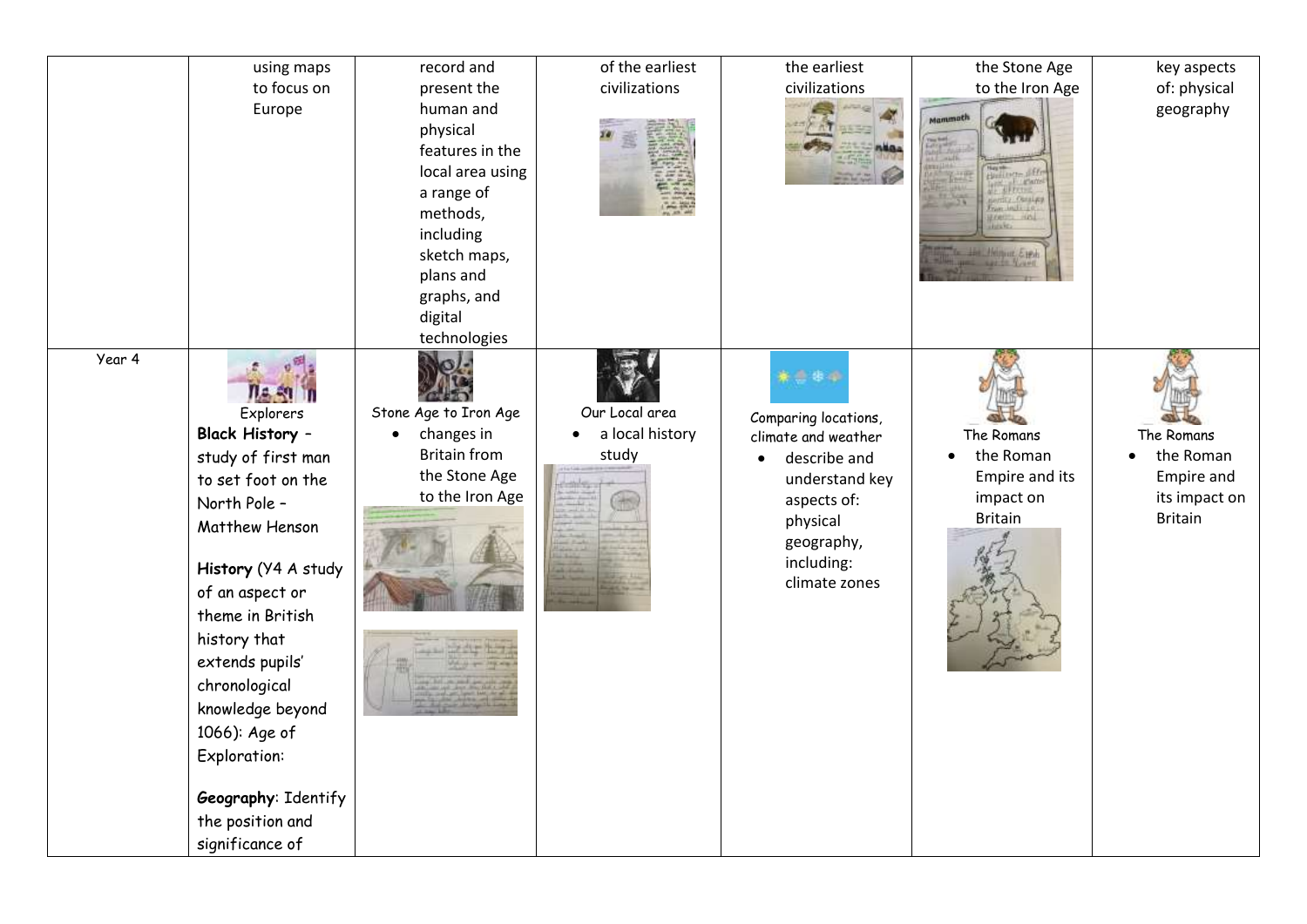|        | latitude, longitude,<br>Equator, Northern<br>Hemisphere,<br>Southern<br>Hemisphere, the<br>Tropics of Cancer<br>and Capricorn,<br>Arctic and<br>Antarctic Circle,<br>the<br>Prime/Greenwich<br>Meridian and time<br>zones (including day<br>and night);<br>Use the 8 points of<br>a compass, 4- and 6-<br>figure grid<br>references, symbols<br>and key (including<br>the use of Ordnance<br>Survey maps) to<br>build their<br>knowledge of the<br>United Kingdom and<br>the wider world. |                                                                                                      |                                                                                                                                 |                                                                                                                                 |                                         |                                                                                                               |
|--------|-------------------------------------------------------------------------------------------------------------------------------------------------------------------------------------------------------------------------------------------------------------------------------------------------------------------------------------------------------------------------------------------------------------------------------------------------------------------------------------------|------------------------------------------------------------------------------------------------------|---------------------------------------------------------------------------------------------------------------------------------|---------------------------------------------------------------------------------------------------------------------------------|-----------------------------------------|---------------------------------------------------------------------------------------------------------------|
| Year 5 | The Vikings<br>• the Viking<br>and Anglo-<br>Saxon<br>struggle for<br>the Kingdom<br>of England to                                                                                                                                                                                                                                                                                                                                                                                        | The Caribbean<br>$\bullet$<br>use maps,<br>atlases, globes<br>and<br>digital/comput<br>er mapping to | The changing role of<br>women<br>a study of an<br>$\bullet$<br>aspect or<br>theme in British<br>history that<br>extends pupils' | Comparison study - UK<br>and North America<br>understand<br>٠<br>geographical<br>similarities and<br>differences<br>through the | Ancient Greece<br><b>Ancient Greece</b> | $-21$<br>The Titanic<br>a study of an<br>$\bullet$<br>aspect or<br>theme in<br><b>British</b><br>history that |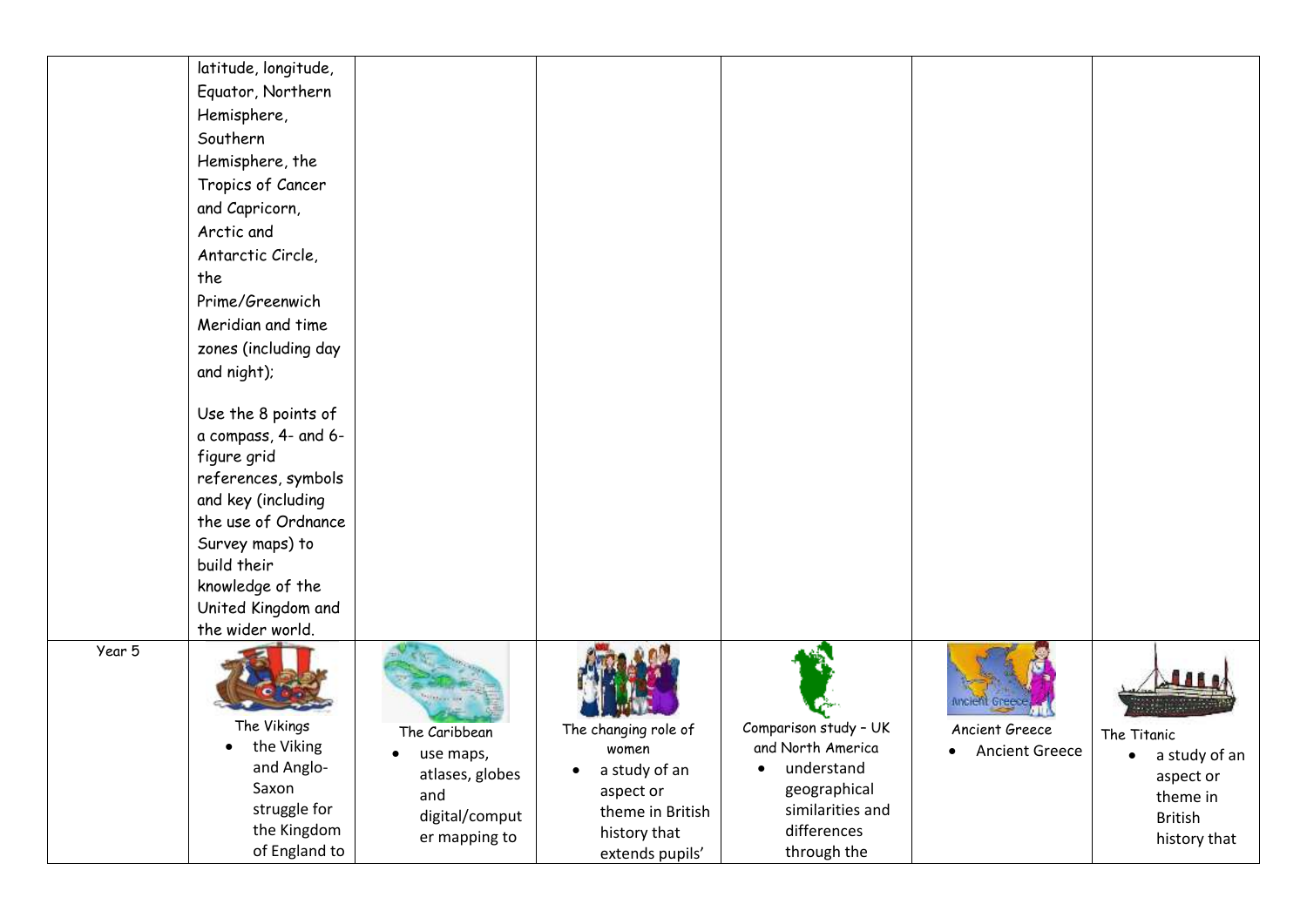| the time of | locate                                                                           | chronological | study of North |                   | extends       |
|-------------|----------------------------------------------------------------------------------|---------------|----------------|-------------------|---------------|
| Edward the  | countries and                                                                    | knowledge     | America        |                   | pupils'       |
| Confessor   | describe                                                                         | beyond 1066   |                |                   | chronological |
|             | features                                                                         |               |                |                   | knowledge     |
|             | studied                                                                          |               |                |                   | beyond 1066   |
|             | identify the<br>$\bullet$                                                        |               |                |                   |               |
|             | position and                                                                     |               |                | Natural resources |               |
|             | significance of                                                                  |               |                | $\bullet$         | human         |
|             | latitude,                                                                        |               |                |                   | geography,    |
|             | longitude,                                                                       |               |                |                   | including:    |
|             | Equator,                                                                         |               |                |                   | types of      |
|             | Northern                                                                         |               |                |                   | settlement    |
|             | Hemisphere,                                                                      |               |                |                   | and land use, |
|             | Southern                                                                         |               |                |                   | economic      |
|             | Hemisphere,                                                                      |               |                |                   | activity      |
|             | the Tropics of                                                                   |               |                |                   | including     |
|             | Cancer and                                                                       |               |                |                   | trade links,  |
|             | Capricorn,                                                                       |               |                |                   | and the       |
|             | Arctic and                                                                       |               |                |                   | distribution  |
|             | Antarctic                                                                        |               |                |                   | of natural    |
|             | Circle, the                                                                      |               |                |                   | resources     |
|             | Prime/Greenwi                                                                    |               |                |                   | including     |
|             | ch Meridian                                                                      |               |                |                   | energy, food, |
|             | and time zones                                                                   |               |                |                   | minerals and  |
|             | (including day                                                                   |               |                |                   | water         |
|             | and night)<br>to show some factorers of borroom gamping by a<br>CRAY (SCREENIST) |               |                |                   |               |
|             |                                                                                  |               |                |                   |               |
|             |                                                                                  |               |                |                   |               |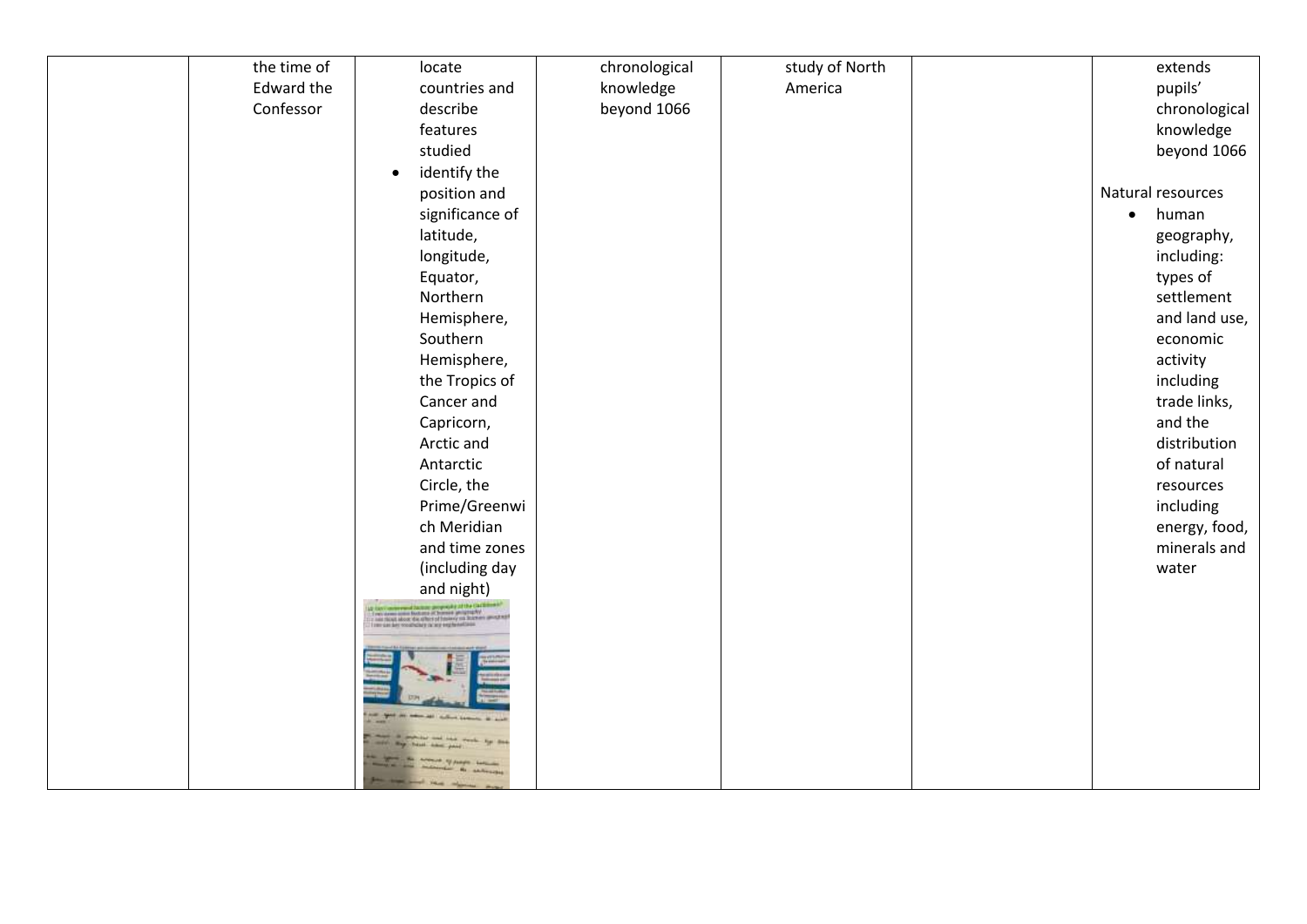